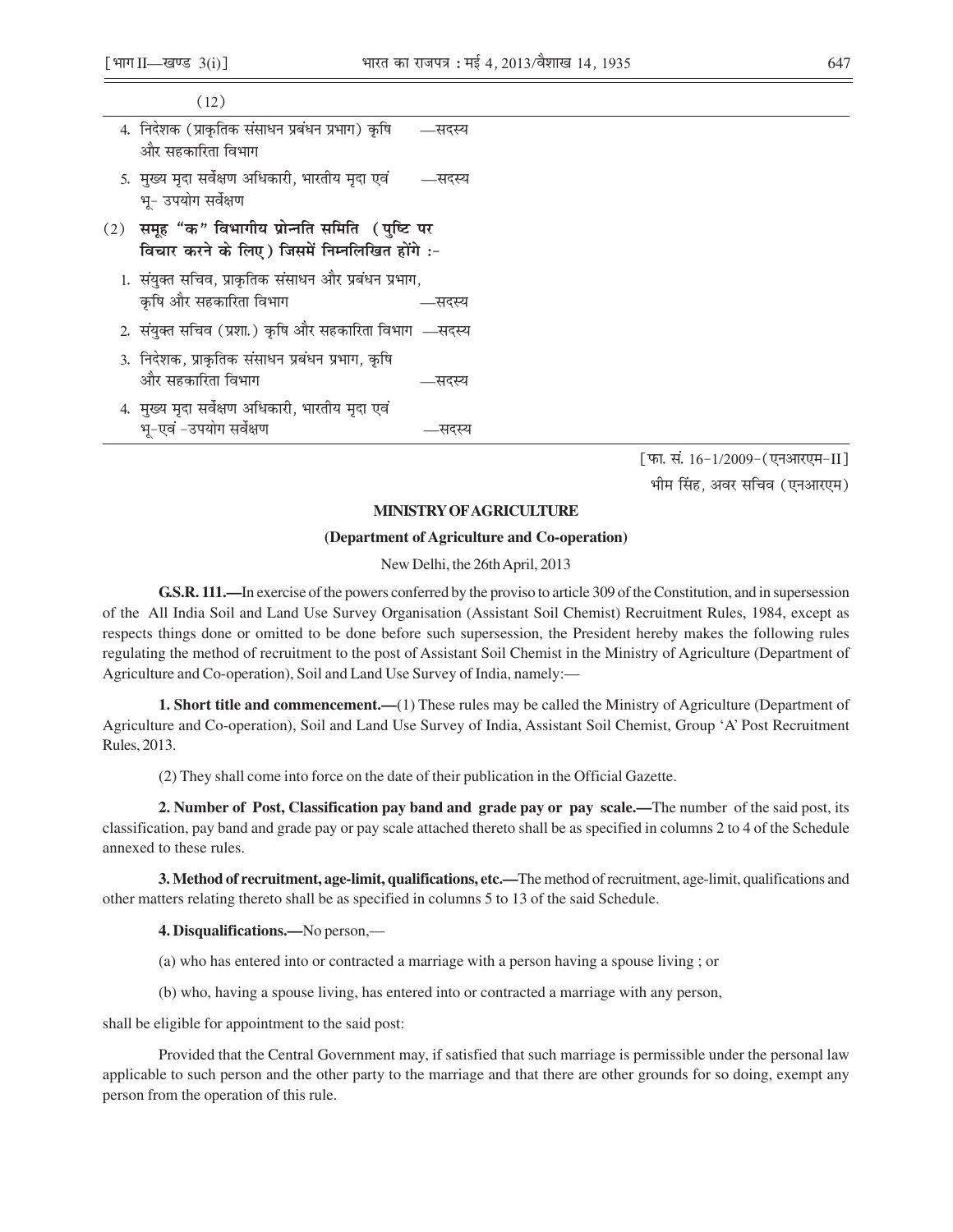**5. Power to relax.—**Where the Central Government is of the opinion that it is necessary or expedient so to do, it may, by order for reasons to be recorded in writing, and in consultation with the Union Public Service Commission, relax and of the provisions of these rules with respect to any class or category of persons.

**6. Saving.—**Nothing in these rules shall affect reservation, relaxation of age-limit and other concessions required to be provided for the Scheduled Castes, the Scheduled Tribes, Ex-servicemen and other special categories of persons, in accordance with the orders issued by the Central Government from time to time in this regard.

| Name of post                 | Number of<br>posts                                                  | Classification                                                         | Pay Band<br>and Grade<br>Pay or<br>Pay Scale                    | Whether<br>selection<br>post<br>or non-<br>selection<br>post | Age-limit for direct recruits                                                                                                                                                                                                                                                                                                                                                                                                                                                                                                                                                                                                                                                             |
|------------------------------|---------------------------------------------------------------------|------------------------------------------------------------------------|-----------------------------------------------------------------|--------------------------------------------------------------|-------------------------------------------------------------------------------------------------------------------------------------------------------------------------------------------------------------------------------------------------------------------------------------------------------------------------------------------------------------------------------------------------------------------------------------------------------------------------------------------------------------------------------------------------------------------------------------------------------------------------------------------------------------------------------------------|
| (1)                          | (2)                                                                 | (3)                                                                    | (4)                                                             | (5)                                                          | (6)                                                                                                                                                                                                                                                                                                                                                                                                                                                                                                                                                                                                                                                                                       |
| Assistant<br>Soil<br>Chemist | $4*(2013)$<br>*Subject<br>to variation<br>dependent on<br>work-load | General Central<br>Service, Group<br>'A', Gazetted,<br>Non-Ministerial | Pay Band-3<br>Rs. 15600-<br>39100 plus<br>grade pay<br>Rs. 5400 | Selection                                                    | Not exceeding 35 years<br>(Relaxable for Government<br>servants upto five years in<br>accordance with the instructions<br>or orders issued by the Central<br>Government).<br>Note :- The crucial date for<br>determining the age-limit shall<br>be the closing date for receipt<br>of application from candidates<br>in India (and not the closing<br>date prescribed for those in<br>Assam, Meghalaya, Arunachal<br>Pradesh, Mizoram, Manipur,<br>Nagaland, Tripura, Manipur,<br>Sikkim, Ladakh Division of<br>Jammu and Kashmir State,<br>Lahaul Spiti District and Pangi<br>Sub-Division of Chamba<br>District of Himachal Pradesh,<br>Andaman and Nicobar Islands<br>or Lakshadweep). |

| Educational and other qualification required for<br>direct recruits                                                                                                            | Whether age and educational<br>qualifications prescribed for<br>direct recruits will apply in<br>the case of promotees | Period of<br>probation,<br>if any                 |
|--------------------------------------------------------------------------------------------------------------------------------------------------------------------------------|------------------------------------------------------------------------------------------------------------------------|---------------------------------------------------|
|                                                                                                                                                                                | (8)                                                                                                                    | (9)                                               |
| (i) Master's degree in Agriculture or Agricultural Chemistry<br>with specialisation in Soil Chemistry or Analytical<br>Chemistry or Soil Science from a recognised University; | $(i)$ Age: No<br>(ii) Educational Qualifications:<br>No, but must possess at least                                     | Two years for<br>direct recruits<br>and promotees |

**SCHEDULE**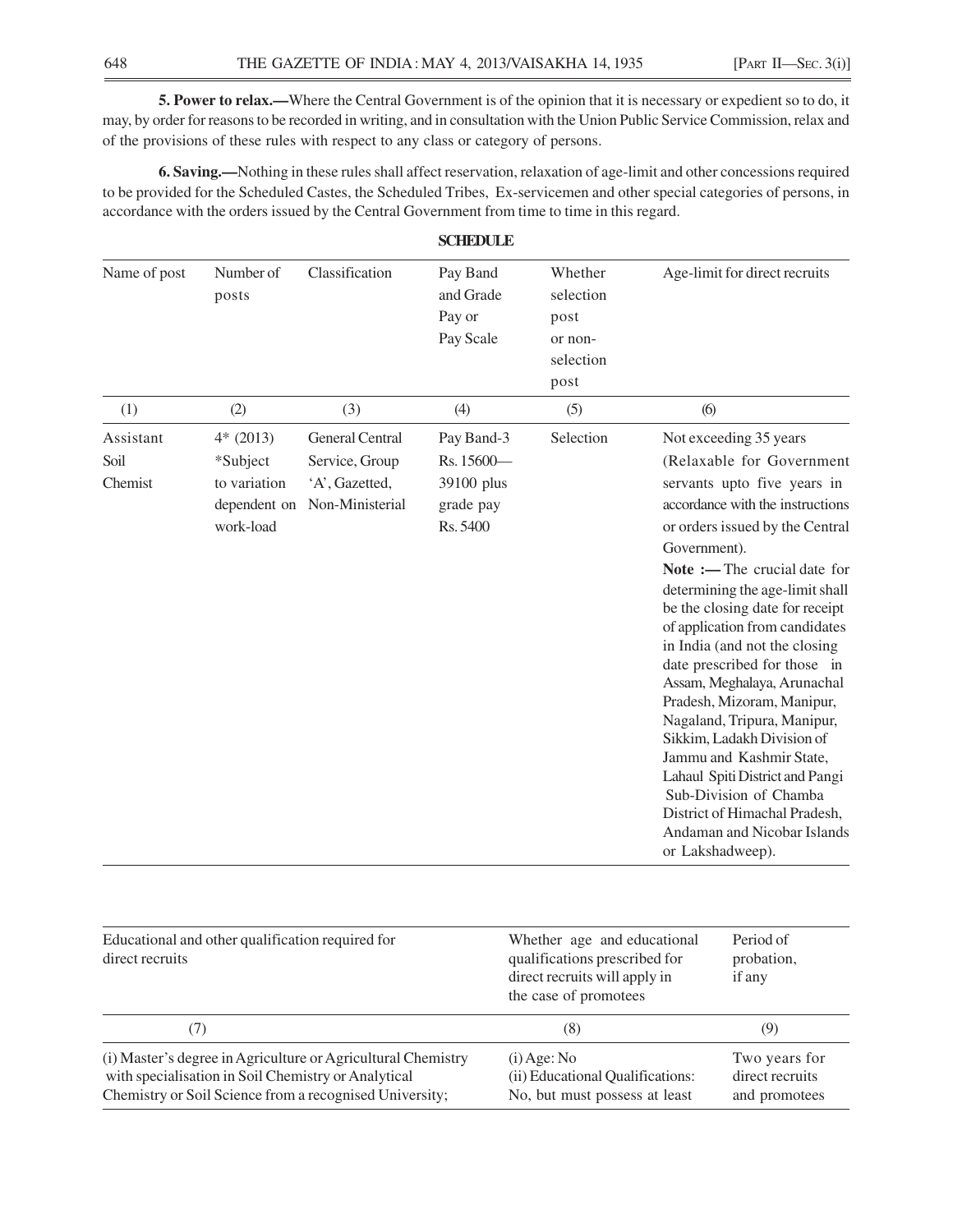| ۰.<br>v          | ۹                 |
|------------------|-------------------|
| ×<br>I<br>٠<br>× | ×<br>I<br>۰.<br>٠ |

| [भाग II-खण्ड $3(i)$ ]                                                                                                                                                                                                                                                                                                                                                                                                                                                                                                                                                                                                                                                                                                                                                                             | भारत का राजपत्र : मई 4, 2013/वैशाख 14, 1935 |                                                                                                                                                                                                                                                                                                                                                                                                                                                                                                                                                                                                                                                                                                          | 649 |
|---------------------------------------------------------------------------------------------------------------------------------------------------------------------------------------------------------------------------------------------------------------------------------------------------------------------------------------------------------------------------------------------------------------------------------------------------------------------------------------------------------------------------------------------------------------------------------------------------------------------------------------------------------------------------------------------------------------------------------------------------------------------------------------------------|---------------------------------------------|----------------------------------------------------------------------------------------------------------------------------------------------------------------------------------------------------------------------------------------------------------------------------------------------------------------------------------------------------------------------------------------------------------------------------------------------------------------------------------------------------------------------------------------------------------------------------------------------------------------------------------------------------------------------------------------------------------|-----|
| (7)                                                                                                                                                                                                                                                                                                                                                                                                                                                                                                                                                                                                                                                                                                                                                                                               |                                             | (8)                                                                                                                                                                                                                                                                                                                                                                                                                                                                                                                                                                                                                                                                                                      |     |
| (ii) three years' experience in Soil and water analysis in a<br>State/Central Government/Public Sector Undertaking/<br>Private Organisation<br>Note: 1 Qualifications are relaxable at the discretion of the<br>Union Public Service Commission in case of candidates<br>otherwise well qualified.<br>Note: 2 The qualifications regarding experience are relaxable<br>at the discretion of the Union Public Service Commission<br>in the case of candidates belonging to the Scheduled Castes<br>and Scheduled Tribes, if at any stage of selection the Union<br>Public Service Commission is of the opinion that sufficient<br>number of candidates from those communities possessing<br>the requisite experience are not likely to do available to fill<br>up the vacancies reserved for them. |                                             | B.Sc Degree in Agriculture with<br>Soil Science or Agriculture<br>Chemistry or Chemistry as one<br>of the subjects from a recognised<br>university                                                                                                                                                                                                                                                                                                                                                                                                                                                                                                                                                       |     |
| Desirable: Knowledge of modern techniques of chemical<br>analysis.                                                                                                                                                                                                                                                                                                                                                                                                                                                                                                                                                                                                                                                                                                                                |                                             |                                                                                                                                                                                                                                                                                                                                                                                                                                                                                                                                                                                                                                                                                                          |     |
| Method of recruitment, whether by direct recruitment or by<br>promotion or by deputation or absorption and percentage of<br>vacancies to be filled by various methods                                                                                                                                                                                                                                                                                                                                                                                                                                                                                                                                                                                                                             |                                             | In case of recruitment by promotion or<br>deputation or absorption, grades from which of<br>promotion or deputation or absorption to be<br>made                                                                                                                                                                                                                                                                                                                                                                                                                                                                                                                                                          |     |
| (10)                                                                                                                                                                                                                                                                                                                                                                                                                                                                                                                                                                                                                                                                                                                                                                                              |                                             | (11)                                                                                                                                                                                                                                                                                                                                                                                                                                                                                                                                                                                                                                                                                                     |     |
| Fifty per cent by promotion, failing which by deputation<br>(including short term contract);<br>Fifty per cent by direct recruitment                                                                                                                                                                                                                                                                                                                                                                                                                                                                                                                                                                                                                                                              |                                             | Promotion:<br>Technical Officer in pay band-2 Rs. 9300-34800<br>plus grade pay Rs. 4600 with 3 years' regular<br>service in the grade<br>Note 1: Where juniors who have completed their<br>qualifying or eligibility service are being<br>considered for promotion, their seniors shall also<br>be considered provided they are not short of the<br>requisite qualifying or eligibility service by more<br>than half of such qualifying or eligibility service<br>or two years, whichever is less, and have<br>successfully completed their probation period for<br>promotion to the next higher grade along with<br>their juniors who have already completed such<br>qualifying or eligibility service. |     |
|                                                                                                                                                                                                                                                                                                                                                                                                                                                                                                                                                                                                                                                                                                                                                                                                   |                                             | Note 2 :- For the purpose of computing minimum<br>qualifying service for promotion, the service<br>rendered on a regular basis by an officer prior to<br>1st January 2006 or the date from which the<br>revised pay structure based on the<br>recommendations of the Sixth Central Pay<br>Commission has been extended shall be deemed<br>to be the service rendered in the corresponding<br>grade pay or pay scale extended based on the<br>recommendations of the said Pay Commission<br>except those where there has been merger of more                                                                                                                                                              |     |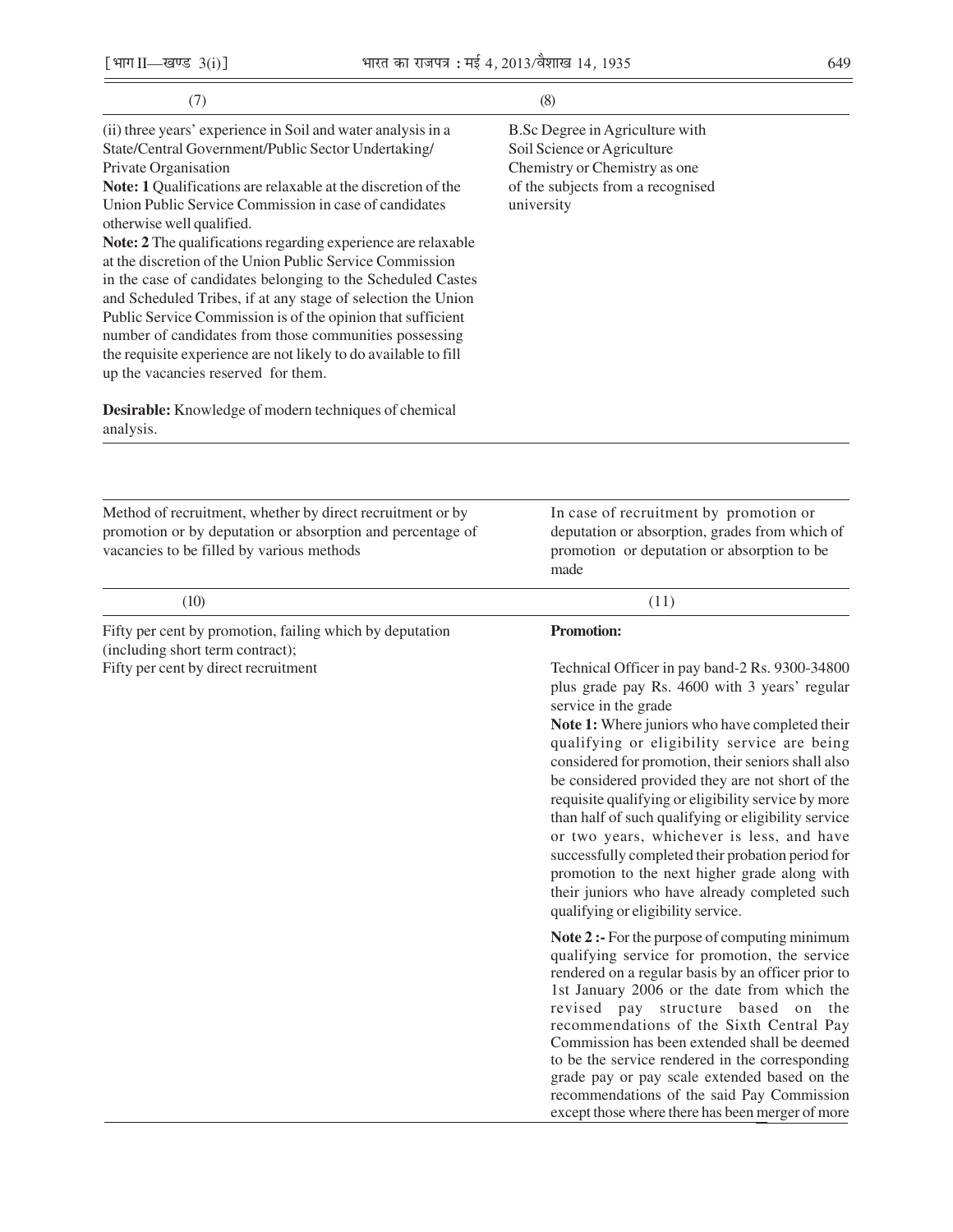(11)

than onepre-revised scale of pay into one grade with a common grade pay or pay scale, and where this benefit will extend only for the post(s) for which that grade pay or pay scale in the normal replacement grade without any upgradation

Deputation (including short-term contract):

Officer of the Central Government or State Government or Agricultural Universities and Research Institutions of Indian Council of Agriculture Research,

(a) (i) hodding analogous posts on regular basis in the parent cadre or Department; or

(ii) with three years' regular service in the grade in the pay band -2 plus grade pay: Rs. 4600 in the parent cadre or Department; or

(iii) with eight years' regular service in the grade in the pay band -2 plus grade pay; Rs. 4200 in the parent cadre or Department; and

(b) possessing the educational qualifications and experience prescribed for direct recruitment under column 7

**Note 1:—** Period of deputation (including shortterm contract) including period of deputation (including short-term contract) in another ex-cadre post held immediately preceding this appointment in the same or some other organisation or Department of the Central Government shall ordinarily not to exceed three years.

**Note 2:—** The maximum age limit for appointment by deputation (including short-term contract) shall not by exceeding 56 years as on the closing date of the receipt of applications).

**Note 3:—** The Departmental officers in the feeder category who are in the direct line of promotion shall not be eligible for consideration for appointment on deputation and similarly, the dedeputationist shall not be eligible for consideration for appointment by promotion.

Note 4:— For the purpose of appointment on deputation basis, the service rendered on a regular basis by an officer prior to 1st January, 2006 or the date from which the revised pay structure based on the recommendation of the Sixth Central Pay Commission has been extended shall be deemed to be service rendered in the corresponding garde pay or pay scale extended based on the recommendations of the said Pay Commission except where there has been merger